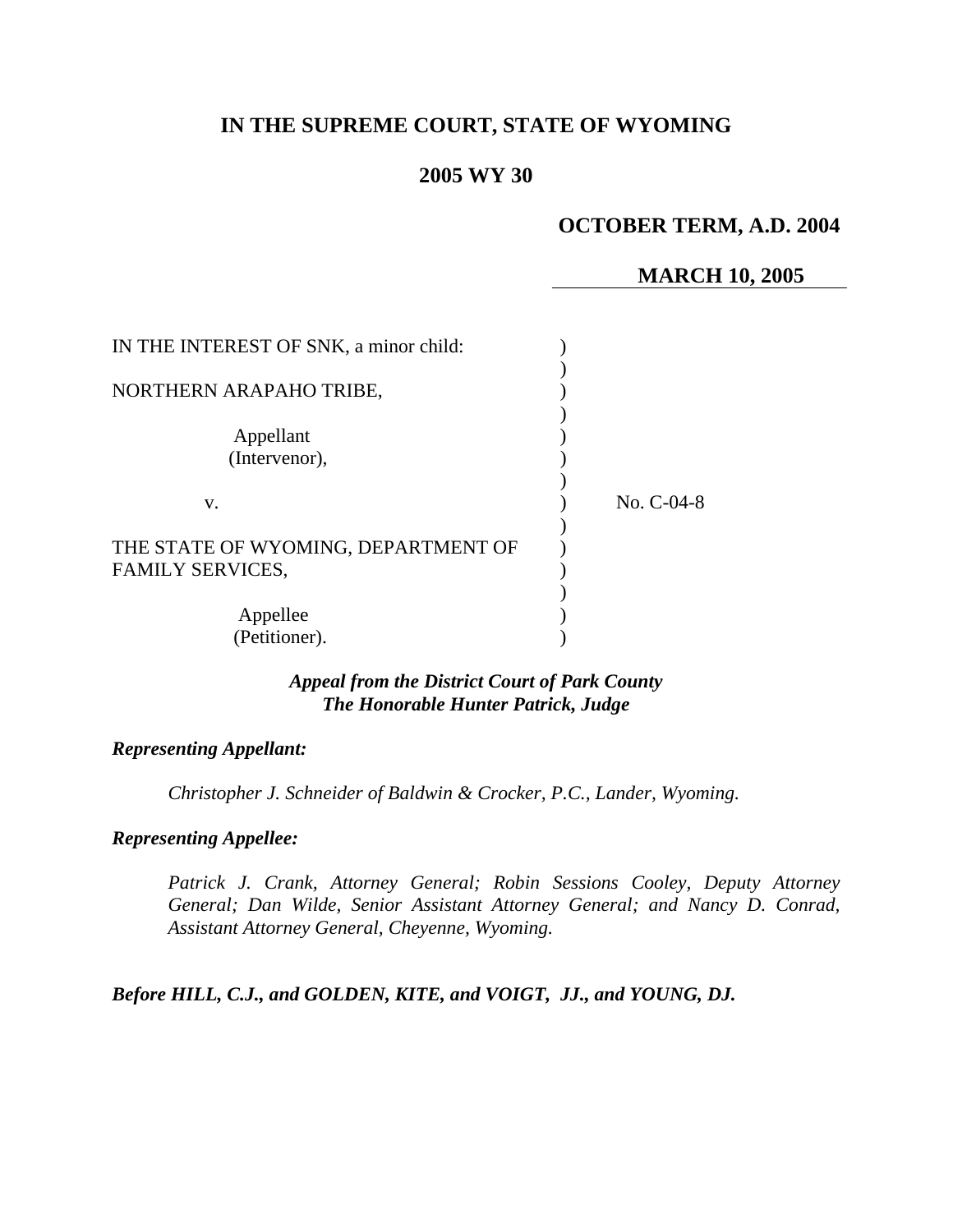### **VOIGT, Justice.**

[¶1] In this case, the Northern Arapaho Tribe (the Tribe) appeals the denial of its motion to vacate the foster care placement of SNK, an enrolled member of the Tribe, with her exstepfather. After the parties had submitted their appellate briefs, SNK was removed from her ex-stepfather's home and returned to the legal and physical custody of her mother. As a result, the issues presented have become moot and this appeal must therefore be dismissed.

## *ISSUE*

[¶2] Whether the return of SNK to the legal and physical custody of her mother renders the Tribe's appeal moot?

#### **FACTS**

[¶3] We had a prior opportunity to examine the facts of this case in *In re SNK,* 2003 WY 141, 78 P.3d 1032 (Wyo. 2003). In that case, SNK was the subject of a juvenile neglect proceeding and was eventually placed in foster care with a non-Indian family. *Id.* at ¶¶ 3-4, 78 P.3d at 1033-34. Since SNK was an enrolled Northern Arapaho Tribe member, the Tribe intervened in the action pursuant to the Indian Child Welfare Act of 1978, 25 U.S.C. §§ 1901 *et seq*. (hereinafter ICWA). *In re SNK*, 2003 WY 141, ¶ 5, 78 P.3d at 1034. Despite the Tribe's intervention, the district court concluded that the ICWA was not applicable to the case. *Id.* at ¶ 6, 78 P.3d at 1034. The Tribe appealed that determination. *Id.* at ¶ 7, 78 P.3d at 1035. Shortly after the Tribe filed its appeal, SNK was removed from the non-Indian foster home and placed with her ex-stepfather. *Id.* at ¶ 19, 78 P.3d at 1038. As a result, we dismissed the appeal, finding that "[a]ny determination by this court relating to the basis upon which the district court continued to place SNK in a non-Indian foster home . . . is moot in that it would be wholly ineffectual and of no practical effect." *Id*.

[¶4] Shortly after that appeal was dismissed, the Tribe filed a Motion to Vacate Current Foster Care Placement; Place the Child in the Foster Home of Jevon and Glenda Trosper; and Otherwise Comply with the Requirements of the Indian Child Welfare Act (Motion to Vacate Placement). In its motion, the Tribe asserted that SNK's placement with her exstepfather violated the ICWA. No action was taken on the motion and after ninety days it was deemed denied pursuant to W.R.C.P.  $6(c)(2)$ .<sup>[1](#page-1-0)</sup> The Tribe timely appealed.

<span id="page-1-0"></span><sup>&</sup>lt;sup>1</sup> W.R.C.P.  $6(c)(2)$  provides:

A request for hearing may be served by the moving party or any party affected by the motion within 30 days after service of the motion. Absent a timely request for hearing the court may, in its discretion, determine the motion without a hearing. A motion not determined within 90 days after filing shall be deemed denied. A party whose motion has been deemed denied shall have 10 days after the effective date of such denial to serve such pleadings or other papers, if any, as may be required or permitted.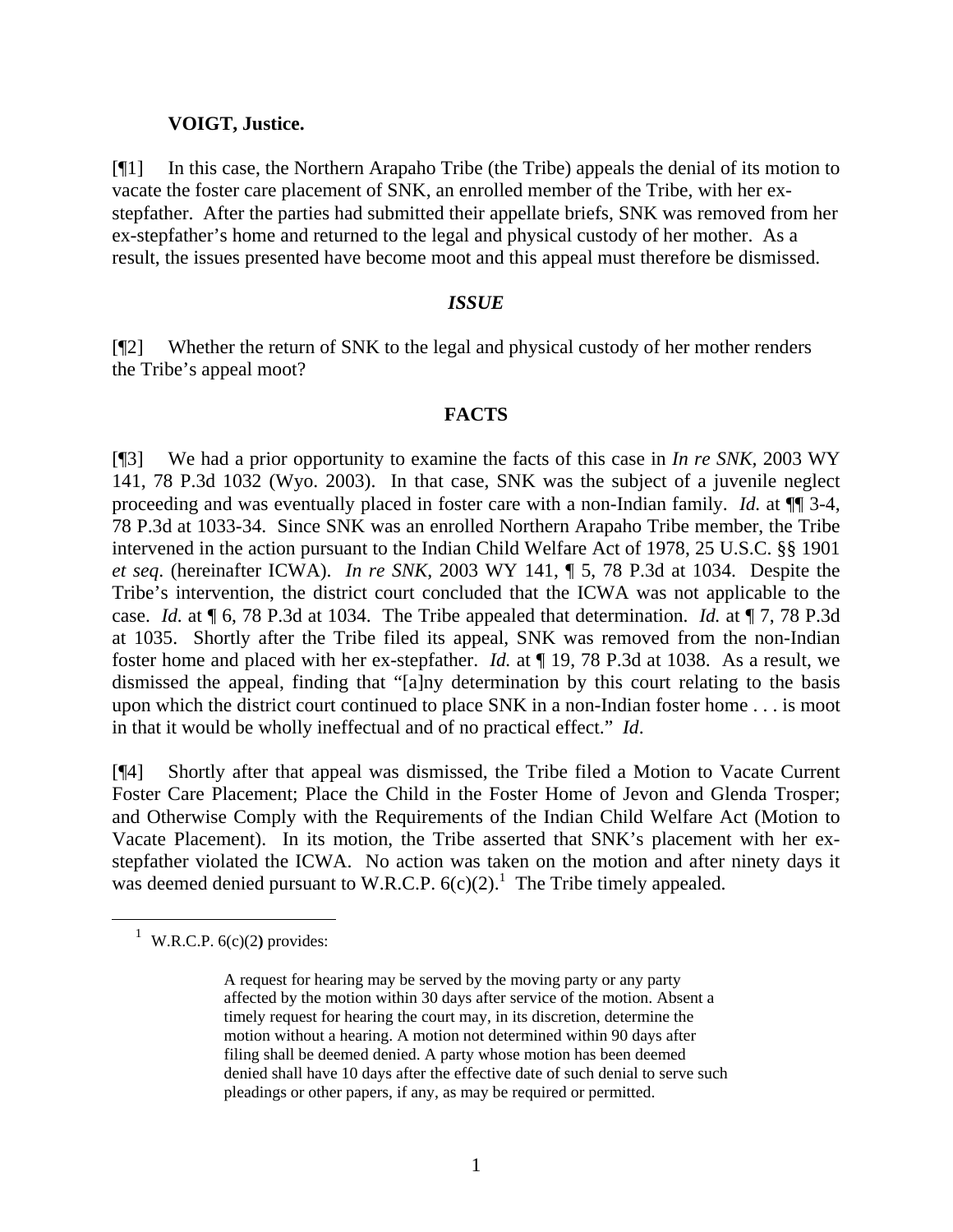### **DISCUSSION**

[¶5] After the parties submitted their briefs in this case, the appellee, State of Wyoming, Department of Family Services (the State), submitted a motion to dismiss the appeal as moot. Attached to the motion was a signed Consent Decree, which decree returned the legal and physical custody of SNK to her mother subject to conditions set forth in a separate Agreement in Support of Consent Decree. The State asserted that because the child was returned to her mother, a "child custody proceeding" as defined in the ICWA no longer existed and therefore any opinion relating to the matter would have no impact on the parties and would therefore be moot. The Tribe responded that although SNK was physically returned to her mother, permanent legal custody had not been restored because a violation of the conditions could result in the removal of SNK from her mother's home.

[¶6] We have examined the mootness doctrine on numerous occasions. In *Bard Ranch Co. v. Frederick*, 950 P.2d 564, 566 (Wyo. 1997), we said:

> Our general law on justiciability provides that courts should not consider issues which have become moot. *Gulf Oil Corp. v. Wyoming Oil and Gas Conservation Comm'n,* 693 P.2d 227, 233 (Wyo.1985). We do not decide cases when a decision will have no effect or pertains only to matters that might arise in the future. *McLain v. Anderson,* 933 P.2d 468, 472 (Wyo.1997). A case is moot when the determination of an issue is sought which, if provided, will have no practical effect on the existing controversy. *Id*. Therefore, if events occur during the pendency of an appeal that cause a case to become moot or make determination of the issues unnecessary, we will dismiss it. *Id.*; *see also Rocky Mountain Helicopters, Inc. v. Air Freight, Inc.,*  773 P.2d 911, 924-25 (Wyo.1989)

[¶7] We agree with the State that the issues raised in this appeal have become moot. This case no longer presents an existing controversy. The relief sought by the Tribe was accomplished when SNK was removed from the custody of her ex-stepfather and returned to her mother. While we acknowledge that a failure by SNK's mother to comply with the conditions of the Consent Decree could necessitate a future proceeding, currently there exists no order upon which a decision of this Court could operate. The only existing order is the Consent Decree returning SNK to her mother. The Tribe signed this decree and does not appear to challenge its validity or argue that it violates the ICWA.

[¶8] In addition to challenging the denial of its Motion to Vacate Placement, the Tribe raises other issues related to the proper application of the ICWA. Specifically, the Tribe requests that we find that the so-called "existing Indian family" exception to the ICWA is not recognized in Wyoming and that we adopt the United States Bureau of Indian Affairs "Guidelines of State Courts; Indian Child Custody Proceedings." Although these matters